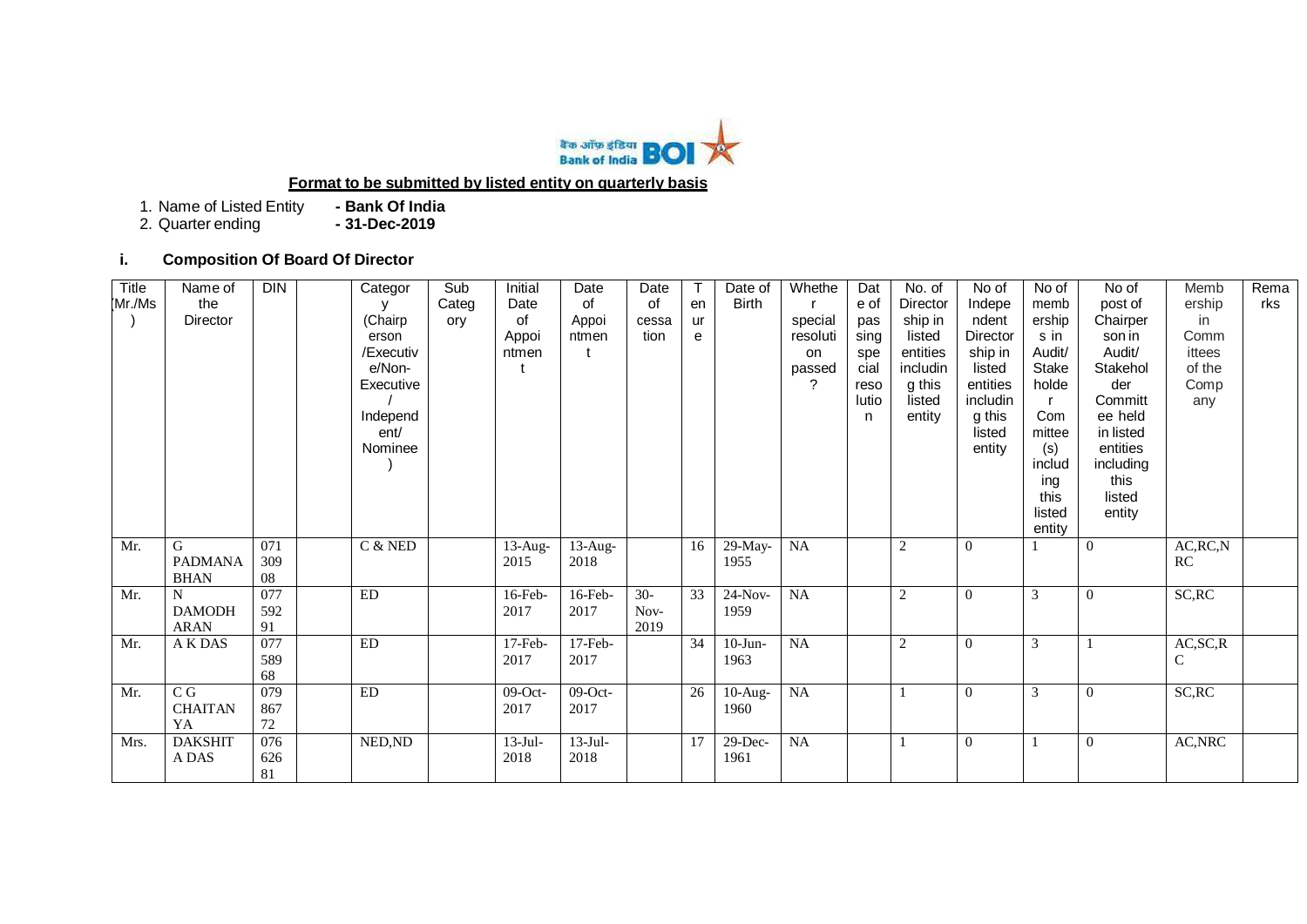| Mr.                                                                                                                                                                                                                                                 | <b>SUBRATA</b><br><b>DAS</b> | 051<br>142 |  | NED.ND     | $26$ -Apr-<br>2019 | $26$ -Apr-<br>2019 | 8  | $21-Jul-$<br>1963 | <b>NA</b> |  | $\theta$ | $\Omega$ | AC     |  |
|-----------------------------------------------------------------------------------------------------------------------------------------------------------------------------------------------------------------------------------------------------|------------------------------|------------|--|------------|--------------------|--------------------|----|-------------------|-----------|--|----------|----------|--------|--|
|                                                                                                                                                                                                                                                     |                              | 57         |  |            |                    |                    |    |                   |           |  |          |          |        |  |
| Mr.                                                                                                                                                                                                                                                 | <b>DEBABRA</b>               | 025        |  | ID         | $25$ -Oct-         | $25-Oct-$          | 26 | $03-Nov-$         | <b>NA</b> |  | 3        |          | SC, RC |  |
|                                                                                                                                                                                                                                                     | TA                           | 026        |  |            | 2017               | 2017               |    | 1953              |           |  |          |          |        |  |
|                                                                                                                                                                                                                                                     | <b>SARKAR</b>                | 18         |  |            |                    |                    |    |                   |           |  |          |          |        |  |
| Mr.                                                                                                                                                                                                                                                 | <b>D HARISH</b>              | 000        |  | ID         | $25$ -Oct-         | $25-Oct-$          | 26 | $26$ -Mar-        | <b>NA</b> |  |          | $\Omega$ | SC, RC |  |
|                                                                                                                                                                                                                                                     |                              | 802        |  |            | 2017               | 2017               |    | 1962              |           |  |          |          |        |  |
|                                                                                                                                                                                                                                                     |                              | 45         |  |            |                    |                    |    |                   |           |  |          |          |        |  |
| Bank is constituted under Banking Companies (Acquisition and Transfer of<br><b>Company Remarks</b><br>Undertakings) Act-1970. Companies Act is not applicable on the Bank.<br>Accordinigy Directors are appointed under Banking Companies Act-1970. |                              |            |  |            |                    |                    |    |                   |           |  |          |          |        |  |
|                                                                                                                                                                                                                                                     | Whether Regular chairperson  |            |  | <b>Yes</b> |                    |                    |    |                   |           |  |          |          |        |  |
| appointed                                                                                                                                                                                                                                           |                              |            |  |            |                    |                    |    |                   |           |  |          |          |        |  |
| Whether Chairperson is<br>related to MD or CEO                                                                                                                                                                                                      |                              |            |  | <b>No</b>  |                    |                    |    |                   |           |  |          |          |        |  |

# **ii. Composition of Committees**

## **a. Audit Committee**

| Sr. | Name of the Director | Category  | Chairperson/Membership | Appointment              | <b>Cessation Date</b> |
|-----|----------------------|-----------|------------------------|--------------------------|-----------------------|
| No. |                      |           |                        | Date                     |                       |
|     | A K DAS              | <b>ED</b> | Member                 | 17-Feb-2017              |                       |
|     | DAKSHITA DAS         | NED.ND    | Member                 | $13 - \text{Jul} - 2018$ |                       |
|     | <b>SUBRATA DAS</b>   | NED.ND    | Member                 | 26-Apr-2019              |                       |
|     | <b>G PADMANABHAN</b> | $C &$ NED | Member                 | 27-Dec-2018              |                       |

| <b>Company Remarks</b> | .n The Audit Committee has been constituted in terms of RBI circular and not<br>under Companies Act is not applicable on Bank of India. |
|------------------------|-----------------------------------------------------------------------------------------------------------------------------------------|
| Whether Permanent      | Yes                                                                                                                                     |
| chairperson appointed  |                                                                                                                                         |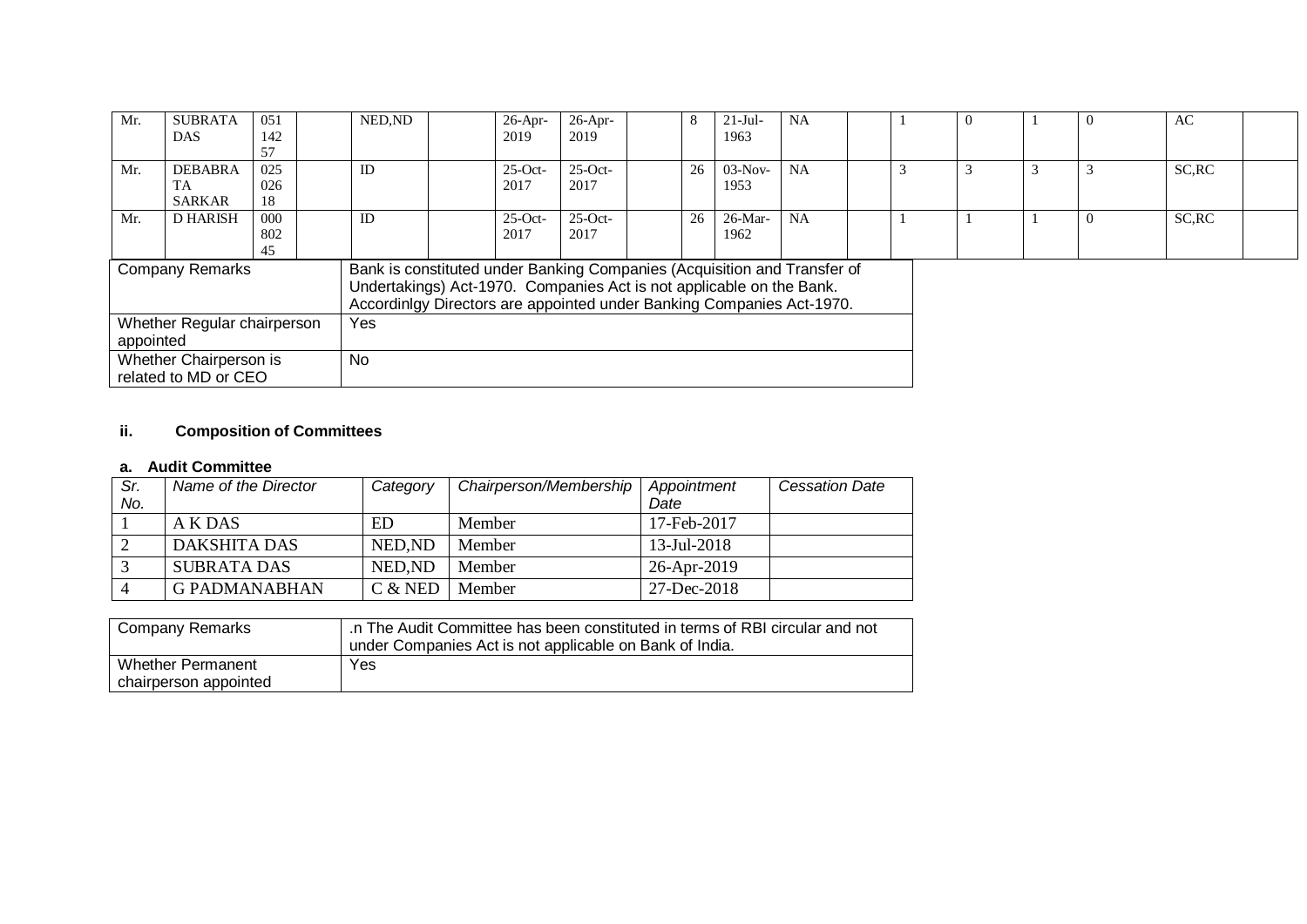### **b. Stakeholders Relationship Committee**

| Sr. | Name of the Director | Category  | Chairperson/Membership | Appointment   | <b>Cessation Date</b> |
|-----|----------------------|-----------|------------------------|---------------|-----------------------|
| No. |                      |           |                        | Date          |                       |
|     | DEBABRATA SARKAR     | ID        | Chairperson            | $25-Oct-2017$ |                       |
|     | <b>D HARISH</b>      | ID        | Member                 | 25-Oct-2017   |                       |
|     | A K DAS              | <b>ED</b> | Member                 | 17-Feb-2017   |                       |
|     | C G CHAITANYA        | ED        | Member                 | $09-Oct-2017$ |                       |
|     | N DAMODHARAN         | ED        | Member                 | 16-Feb-2017   | 30-Nov-2019           |

| Company Remarks          |     |
|--------------------------|-----|
| <b>Whether Permanent</b> | Yes |
| chairperson appointed    |     |

## **c. Risk Management Committee**

| Sr.            | Name of the Director | Category  | Chairperson/Membership | Appointment | <b>Cessation Date</b> |
|----------------|----------------------|-----------|------------------------|-------------|-----------------------|
| No.            |                      |           |                        | Date        |                       |
|                | <b>G PADMANABHAN</b> | $C &$ NED | Chairperson            | 13-Aug-2018 |                       |
| 2              | A K DAS              | ED        | Member                 | 17-Feb-2017 |                       |
| 3              | C G CHAITANYA        | ED        | Member                 | 09-Oct-2017 |                       |
| $\overline{4}$ | DEBABRATA SARKAR     | ID        | Member                 | 25-Oct-2017 |                       |
|                | <b>D HARISH</b>      | ID        | Member                 | 25-Oct-2017 |                       |
| 6              | N DAMODHARAN         | ED        | Member                 | 16-Feb-2017 | 30-Nov-2019           |

|            | <b>Company Remarks</b>                   |           |                        |             |                       |  |  |  |
|------------|------------------------------------------|-----------|------------------------|-------------|-----------------------|--|--|--|
|            | <b>Whether Permanent</b>                 | Yes       |                        |             |                       |  |  |  |
|            | chairperson appointed                    |           |                        |             |                       |  |  |  |
|            | d. Nomination and Remuneration Committee |           |                        |             |                       |  |  |  |
| Sr.        | Name of the Director                     | Category  | Chairperson/Membership | Appointment | <b>Cessation Date</b> |  |  |  |
| No.        |                                          |           |                        | Date        |                       |  |  |  |
|            | G PADMANABHAN                            | $C &$ NED | Chairperson            | 13-Aug-2018 |                       |  |  |  |
| $\bigcirc$ | <b>DAKSHITA DAS</b>                      | NED, ND   | Member                 | 13-Jul-2018 |                       |  |  |  |

| Company Remarks          |     |
|--------------------------|-----|
| <b>Whether Permanent</b> | Yes |
| chairperson appointed    |     |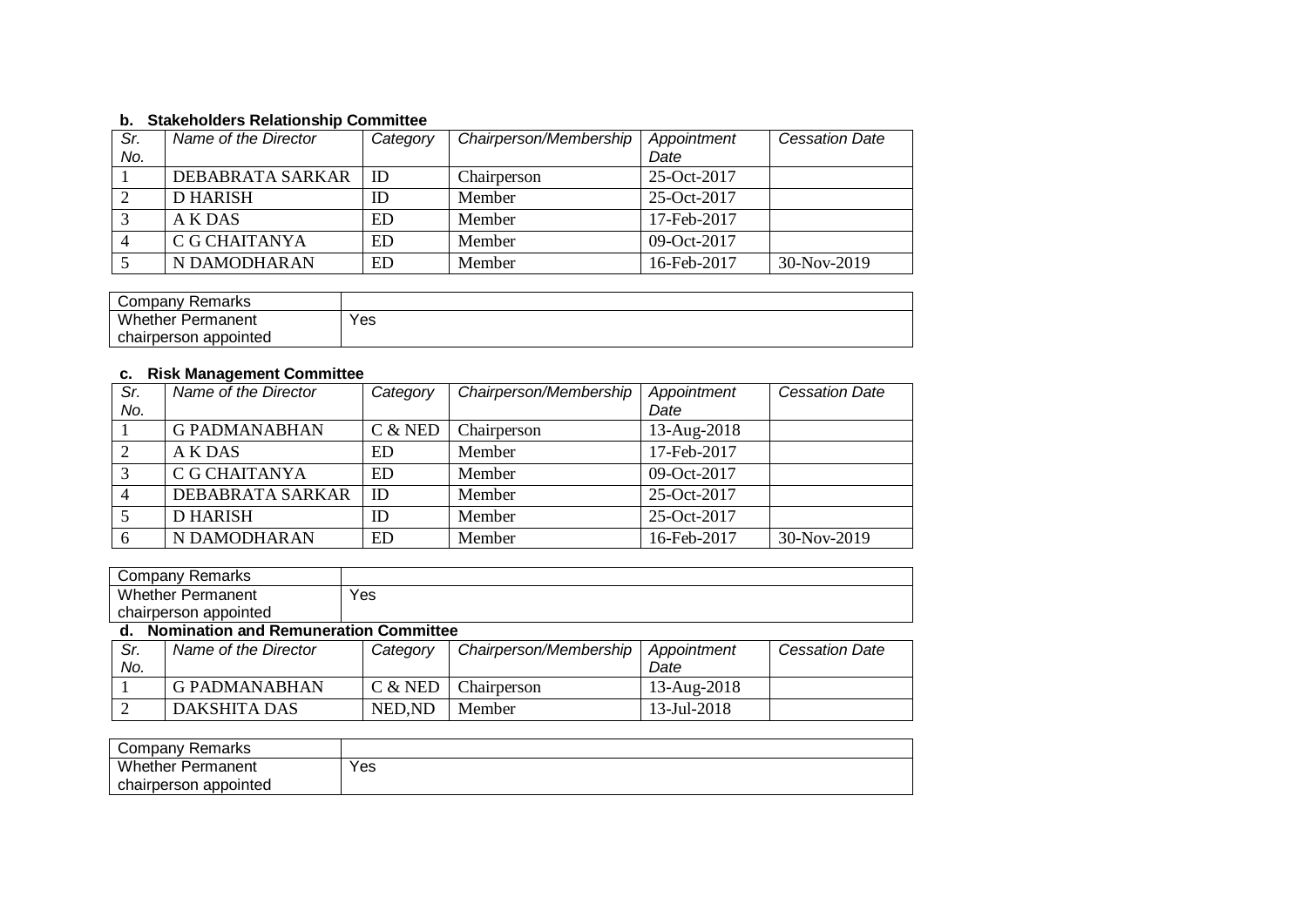# iii. **Meeting of Board of Directors**

| Date(s) of Meeting<br>(if any) in the<br>previous quarter | Date(s) of Meeting<br>(if any) in the<br>relevant quarter | Whether<br>requirement of<br>Quorum met | Number of<br><b>Directors present</b> | <b>Number of Independent</b><br><b>Directors present</b> |
|-----------------------------------------------------------|-----------------------------------------------------------|-----------------------------------------|---------------------------------------|----------------------------------------------------------|
| 30-Jul-2019                                               |                                                           | Yes                                     |                                       |                                                          |
| 08-Aug-2019                                               |                                                           | Yes                                     |                                       |                                                          |
| 16-Sep-2019                                               |                                                           | Yes                                     |                                       |                                                          |

| Company Remarks               |  |
|-------------------------------|--|
|                               |  |
| Maximum gap between any       |  |
|                               |  |
|                               |  |
| two consecutive (in number of |  |
|                               |  |
| days)                         |  |
|                               |  |

# iv. **Meeting of Committees**

| Name of the<br><b>Committee</b>     | Date(s) of<br>meeting during<br>of the committee<br>in the previous<br>quarter | Date(s) of<br>meeting of the<br>committee in the<br>relevant quarter | <b>Whether</b><br>requirement<br>of Quorum<br>met (Yes/No) | <b>Number of</b><br><b>Directors</b><br>present | <b>Number of</b><br>independent<br>directors<br>present |
|-------------------------------------|--------------------------------------------------------------------------------|----------------------------------------------------------------------|------------------------------------------------------------|-------------------------------------------------|---------------------------------------------------------|
| <b>Audit Committee</b>              | 30-Jul-2019                                                                    |                                                                      | Yes                                                        | 5                                               |                                                         |
| <b>Audit Committee</b>              | 27-Aug-2019                                                                    |                                                                      | Yes                                                        | 5                                               |                                                         |
| <b>Audit Committee</b>              | 05-Sep-2019                                                                    |                                                                      | Yes                                                        | 5                                               |                                                         |
| <b>Audit Committee</b>              | 26-Sep-2019                                                                    |                                                                      | Yes                                                        | 5                                               |                                                         |
| <b>Audit Committee</b>              |                                                                                | $01-Nov-2019$                                                        | Yes                                                        | 6                                               |                                                         |
| <b>Audit Committee</b>              |                                                                                | $07-Nov-2019$                                                        | Yes                                                        | 5                                               |                                                         |
| <b>Risk Management</b>              | 16-Sep-2019                                                                    |                                                                      | Yes                                                        | 5                                               | 3                                                       |
| Committee                           |                                                                                |                                                                      |                                                            |                                                 |                                                         |
| <b>Risk Management</b><br>Committee |                                                                                | 27-Nov-2019                                                          | Yes                                                        | 6                                               | 3                                                       |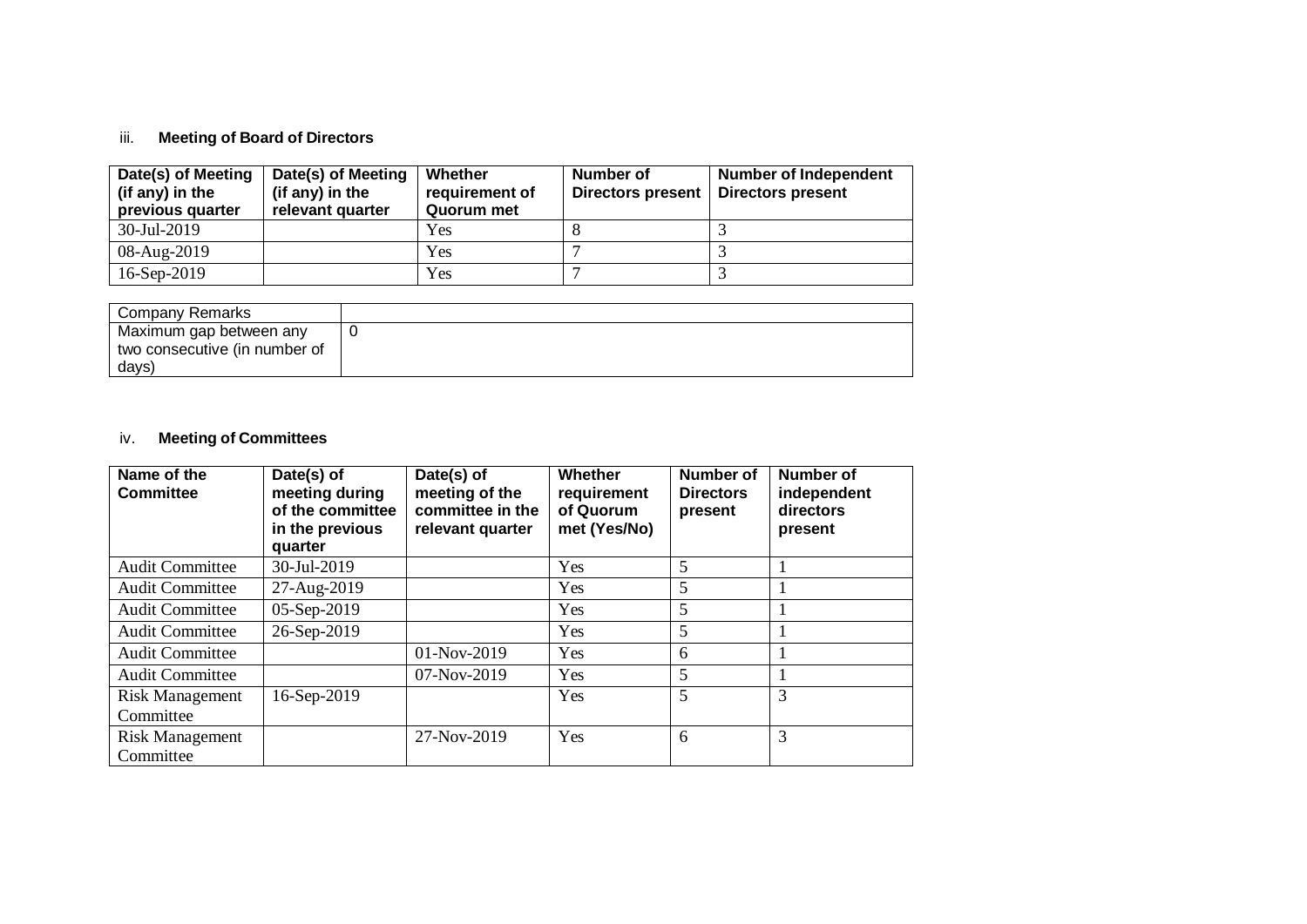| Company Remarks               |    |
|-------------------------------|----|
| Maximum gap between any       | 35 |
| two consecutive (in number of |    |
| days) [Only for Audit         |    |
| Committeel                    |    |

### v. **Related Party Transactions**

| <b>Subject</b>                                                                                            | <b>Compliance status</b><br>(Yes/No/NA) | <b>Remark</b> |
|-----------------------------------------------------------------------------------------------------------|-----------------------------------------|---------------|
| Whether prior approval of audit committee obtained                                                        | Not Applicable                          |               |
| Whether shareholder approval obtained for material RPT                                                    | Not Applicable                          |               |
| Whether details of RPT entered into pursuant to omnibus<br>approval have been reviewed by Audit Committee | Not Applicable                          |               |

| Disclosure of notes on related  | Bank is a Government entity. Hence related prior approval of audit committee for |
|---------------------------------|----------------------------------------------------------------------------------|
| party transactions and          | related party transactions is not applicable.                                    |
| Disclosure of notes of material |                                                                                  |
| related party transactions      |                                                                                  |

#### **VI. Affirmations**

- 1. The composition of Board of Directors is in terms of SEBI (Listing obligations and disclosure requirements) Regulations, 2015. **Yes**
- 2. The composition of the following committees is in terms of SEBI(Listing obligations and disclosure requirements) Regulations, 2015
	- a. Audit Committee **Yes**
	- b. Nomination & remuneration committee **Yes**
	- c. Stakeholders relationship committee **Yes**
	- d. Risk management committee (applicable to the top 100 listed entities) **- Yes**
- 3. The committee members have been made aware of their powers, role and responsibilities as specified in SEBI (Listing obligations and disclosure requirements) Regulations, 2015. **- Yes**
- 4. The meetings of the board of directors and the above committees have been conducted in the manner as specified in SEBI (Listing obligations and disclosure requirements) Regulations, 2015.**- Yes**
- 5. a. This report and/or the report submitted in the previous quarter has been placed before Board of Directors. **- Yes** b. Any comments/observations/advice of Board of Directors may be mentioned here: